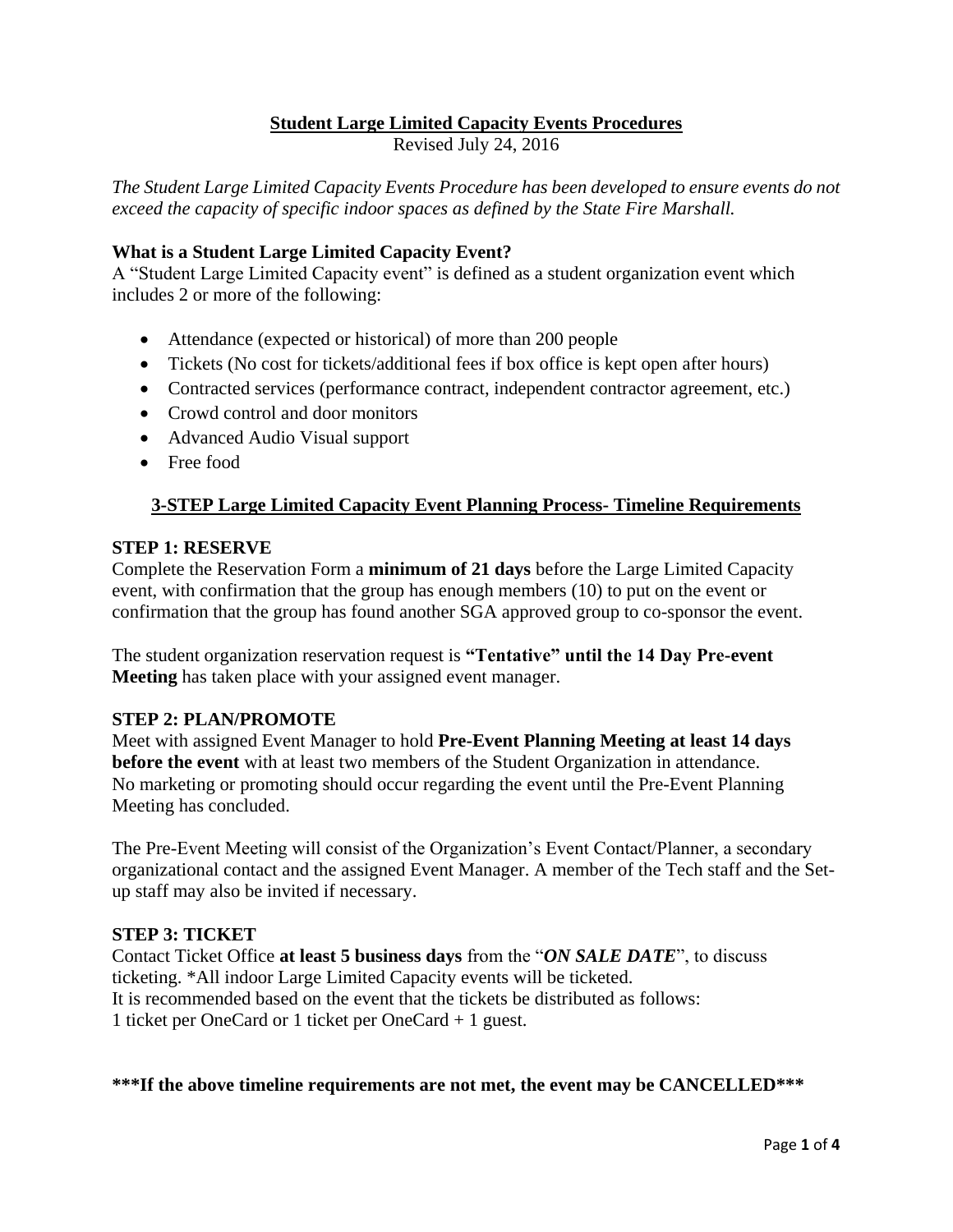# **Pre-Event Planning Meeting Requirements**

1. The student organization should bring the following to the Large Limited Capacity event Planning Meeting:

- Event Agenda and Timeline
- Detailed set-up and Audio Visual needs
- Admission information plan (tickets, wristbands so guests may leave the room and return (cap number, etc.)
- Expected Attendance (Define the number of Student Organization staff covering the Group Volunteer Responsibilities for Operation of Complex Events (review the positions required at the end of this document)  $+$  The ECS  $\&$  Security Personnel less the room capacity will provide the amount of Tickets that may be issued).
- Staffing: A list of student organization members or volunteers who will be working the event
- Crowd control and door monitor plan
- Event budget (If the organization does not have an SGA account, payment must be made in advance)
- Details on Food/Catering (If a food waiver is required, it must be submitted a minimum of 10 days in advance to be considered.
- Must contact Ticket Office at least 5 business days from the "*ON SALE DATE*", to discuss ticketing. All Large Limited Capacity Events will be ticketed.

2. At the Large Limited Capacity event Planning Meeting, the Student Organization representative(s) and the Event Manager will complete the Large Limited Capacity event Agreement form that will list all of the follow-up actions with date deadlines. A copy of all materials will be provided to the Student Organization at the end of the meeting. The Event Manager will let the Student Organization know if a follow up meeting will be required with their advisor in attendance.

3. The Points of Contact (primary and secondary contact) for the Student Organization will receive an updated "Confirmed" room confirmation within 24 business hours after the Large Limited Capacity event Planning Meeting is held from the assigned Event Manager.

4. The Student Organization is responsible for notifying the Event Manager when the Action Items from the Large Limited Capacity event Agreement are completed. Action items must be completed by the dates agreed to on the Large Limited Capacity event Agreement.

5. Failure to complete all of the Action Items on the Large Limited Capacity event Agreement may result in the CANCELLATION of aspects of the program or the entire program, unless the Large Limited Capacity event Planning Staff agrees to extend the deadline or modify the terms. In that case, a supplemental agreement must be provided with modified dates.

\*\*Student Organizations should openly communicate with your Event Manager about any unforeseen circumstances/problems they encounter.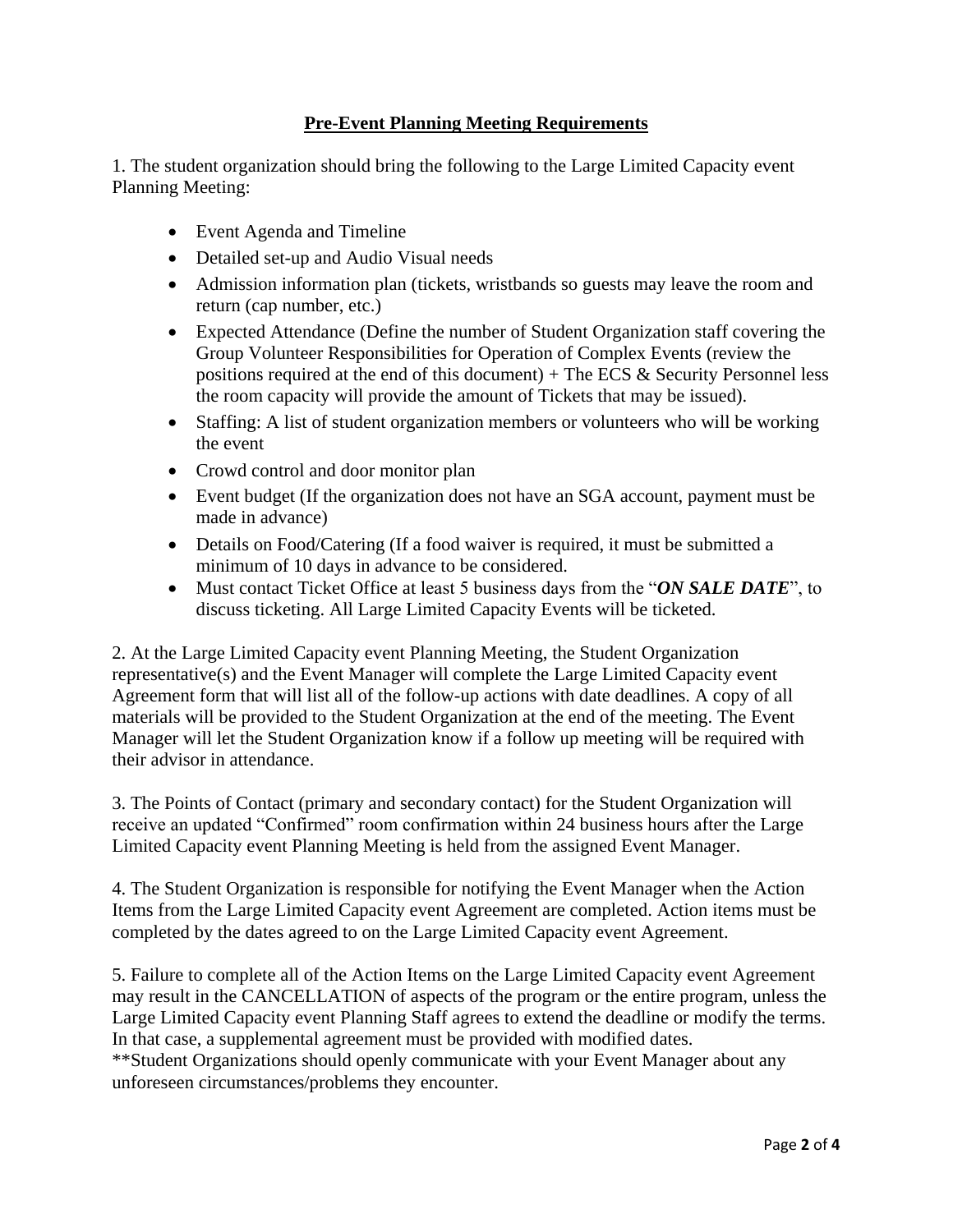# **Event Day Expectations**

After all pre-event requirements have taken place and been approved, the Event Manager is responsible for being on-site prior to the beginning of the event to ensure all conditions are being met. If any of the promised responsibilities of the group are not fulfilled, the Event Manager reserves the right to any of the following actions: alteration of event, cancellation of event, cancellation of future *Large Limited Capacity event* scheduled by Student Group, file a report with Student Conduct, and any other consequences deemed appropriate by the Campus Life Designee and Event and Conference Services.

### **Group Volunteer Responsibilities for Operation of Large Limited Capacity Events**

Please see below for the defined roles and responsibilities of each individual volunteer within a student group to assist Event and Conference Services staff during the Large Limited Capacity event. For each event, the student group must have **at least 10 individuals** whose sole responsibility is to be assigned a position described below.

The student assigned must remain committed to all responsibilities throughout the duration of the event. A failure to uphold these expectations may result in future rights to hold future Large Limited Capacity events or the event ending early.

# \***If, at any point in time, a Student Volunteer feels uncomfortable or threatened while performing an assigned duty, they should contact the ECS Event Manager or Advisor.**

### **Indoor Events:**

### **1-2** *Event Manager Assistants*

This individual will act as the "shadow" of the ECS Event Manager. They will remain in almost constant contact during the event in case there are any requests the Event Manager may have. This will more than likely be the main contact for the event that has worked with the Event Manager throughout the planning process.

### **1-2** *Ticket Takers/Gate Assistants*

This position's sole responsibility will be to collect tickets and make sure all guests are accounted for in the head count. They will collect the ENTIRE ticket once a guest enters. If the event allows for Re-Entry, these volunteers will give a ticket to anyone leaving the designated area, enabling them to return. This position will need to be firm when access cannot be granted to guests, (ie the event is sold out or has reached capacity). **Example: A guest in the WVC Ballrooms wishes to use the restroom. This person gives them a ticket as they leave the Ballroom. Upon returning, they must again present a ticket in order to return.**